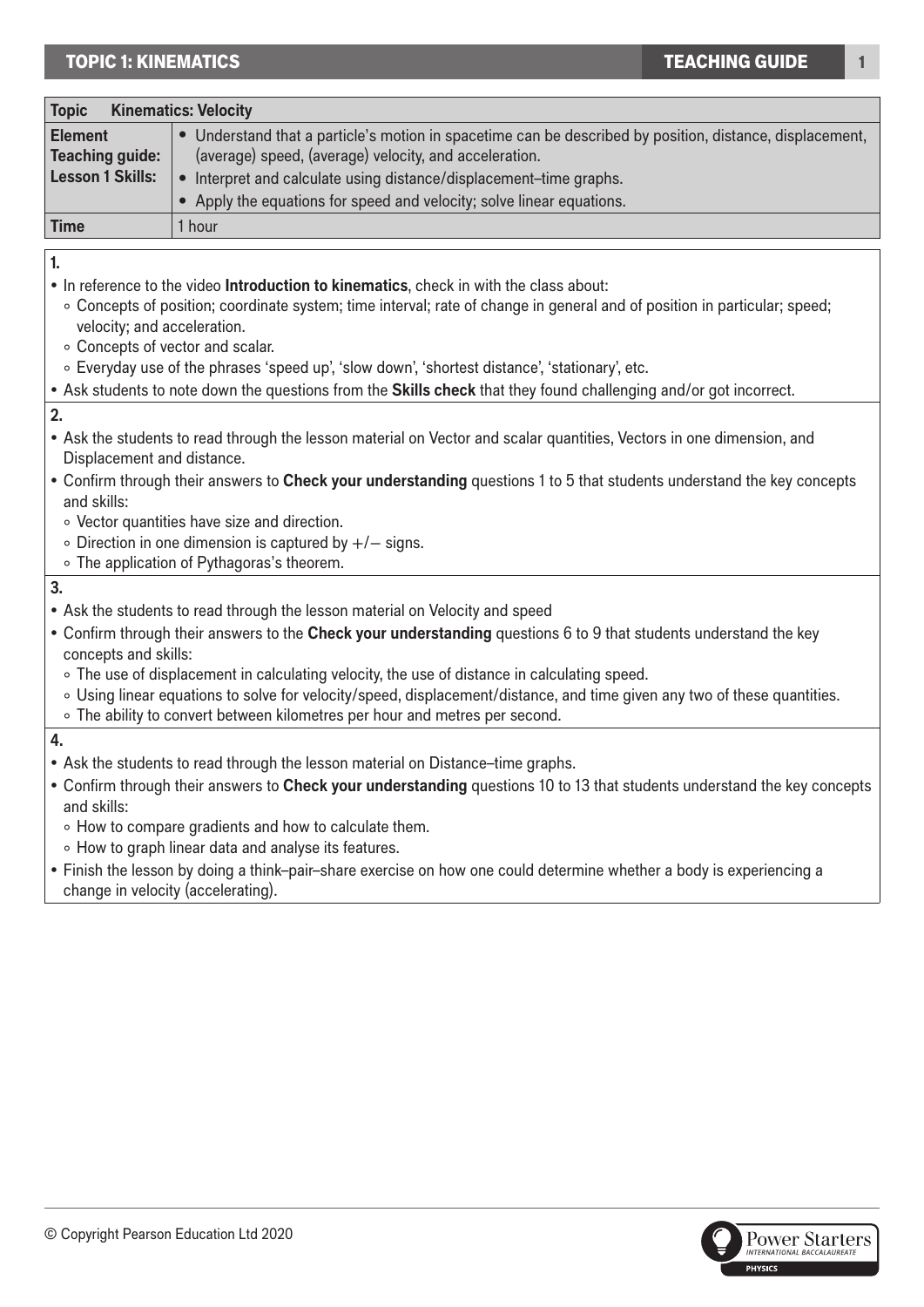## TOPIC 1: KINEMATICS 2

| <b>Kinematics: Acceleration</b><br><b>Topic</b> |                                                                                                          |  |
|-------------------------------------------------|----------------------------------------------------------------------------------------------------------|--|
| <b>Element</b>                                  | • Understand that a particle's motion in spacetime can be described by position, distance, displacement, |  |
| <b>Teaching guide:</b>                          | (average) speed, (average) velocity, and acceleration.                                                   |  |
| <b>Lesson 2 Skills:</b>                         | • Interpret and calculate data from velocity-time graphs.                                                |  |
|                                                 | • Apply the speed/velocity/time equations; solve linear equations.                                       |  |
| <b>Time</b>                                     | 1 hour                                                                                                   |  |

**1.**

- In reference to the **Introduction to kinematics video**, check in with the class about:
	- ° Everyday use of the words 'acceleration' and 'deceleration'. Point out the correct usage, including the opposing signs for velocity and deceleration.
	- ° Enquire informally whether students know what it is that all accelerating systems share (the answer being forces), as a precursor to the next lesson.
- Ask the students to read through the lesson material on Acceleration.
- Confirm through their answers to **Check your understanding** questions 1 and 2 that students understand the key concepts and skills:
	- ° Acceleration is a vector quantity.

```
∘ Applying the change in velocity equation correctly, for example 10 m s<sup>-1</sup> - (-5 m s<sup>-1</sup>) = 15 m s<sup>-1</sup>.
```
**2.**

- Ask the students to read through the lesson material on Velocity–time graphs.
- Confirm through their answers to the **Check your understanding** questions 3 to 7 that students understand the key concepts and skills:
- ° Why uniform acceleration produces linear velocity–time graphs.

**3.**

- Ask the students to read through the lesson material on Area under a velocity–time graph.
- Confirm through their answers to **Check your understanding** questions 8 and 9 that students understand the key concepts and skills:
	- ° The use of basic geometry to calculate the area of rectangles and triangles.
- ° Using a calculator to find the square and square root of values.